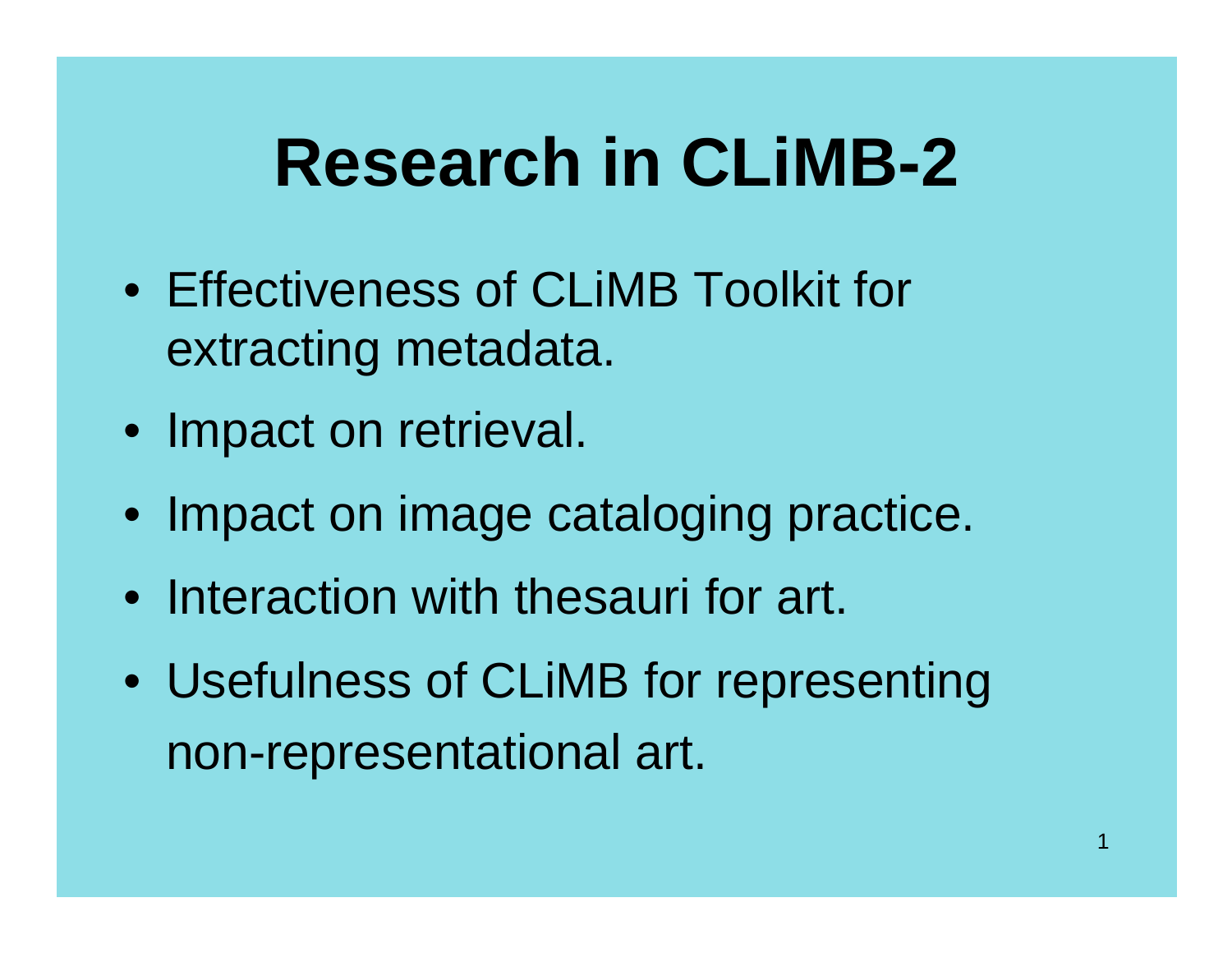#### Effectiveness of CLiMB Toolkit (1)

- How can CLiMB Toolkit mine structured and unstructured text more effectively for metadata terms? Issues include:
	- – Reference (different types of anaphora, both explicit and implicit)
	- and the state of the state Topic tracking
	- –Comparative/contrastive constructions
	- Narrative structure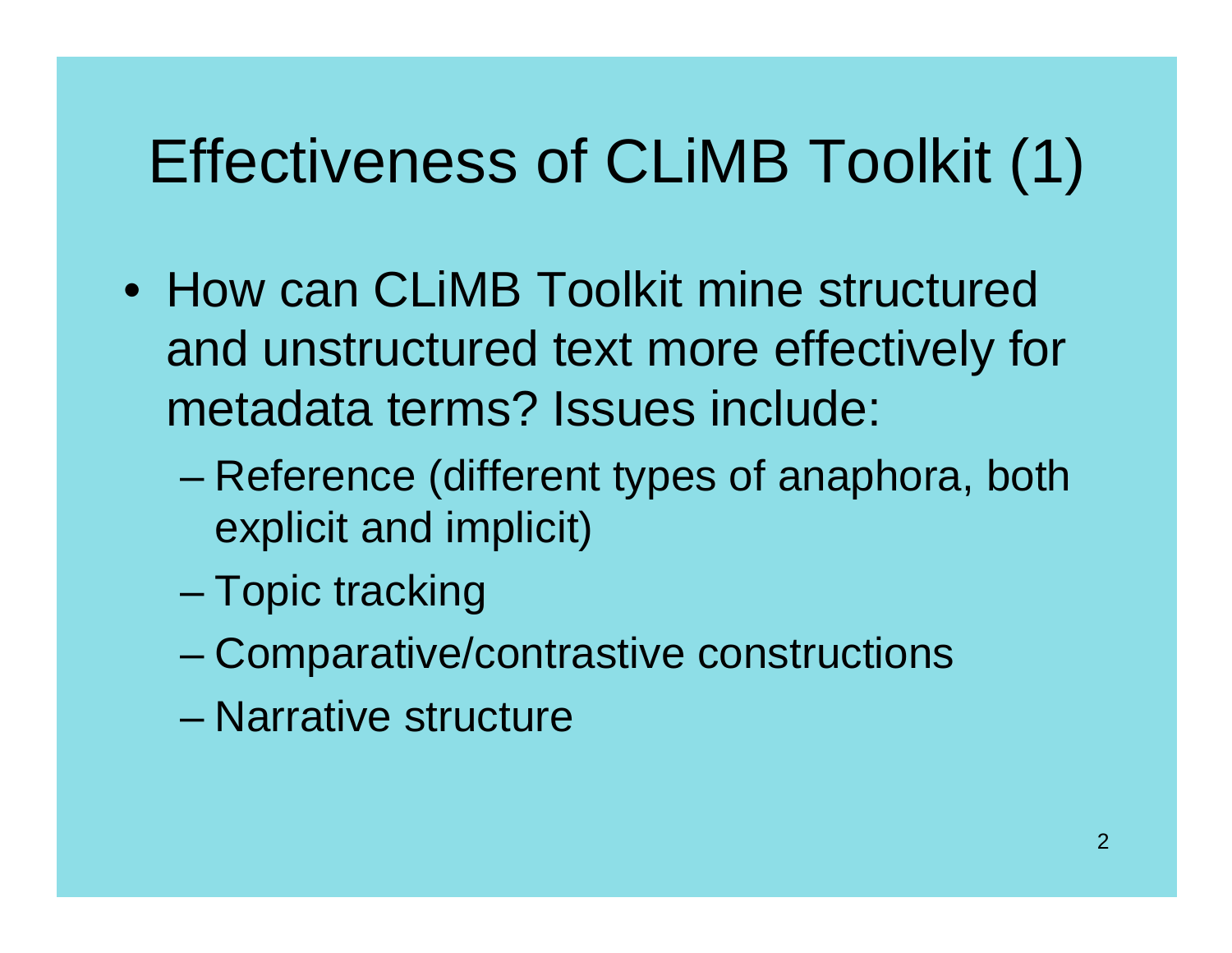#### Effectiveness of CLiMB Toolkit (2)

- In terms of rhetorical and discourse structure, how do we characterize text that is most effective for yielding metadata terms?
- What procedures can enhance mapping extracted terms to controlled vocabularies?
- Can machine learning techniques be integrated into automated CLiMB analyses?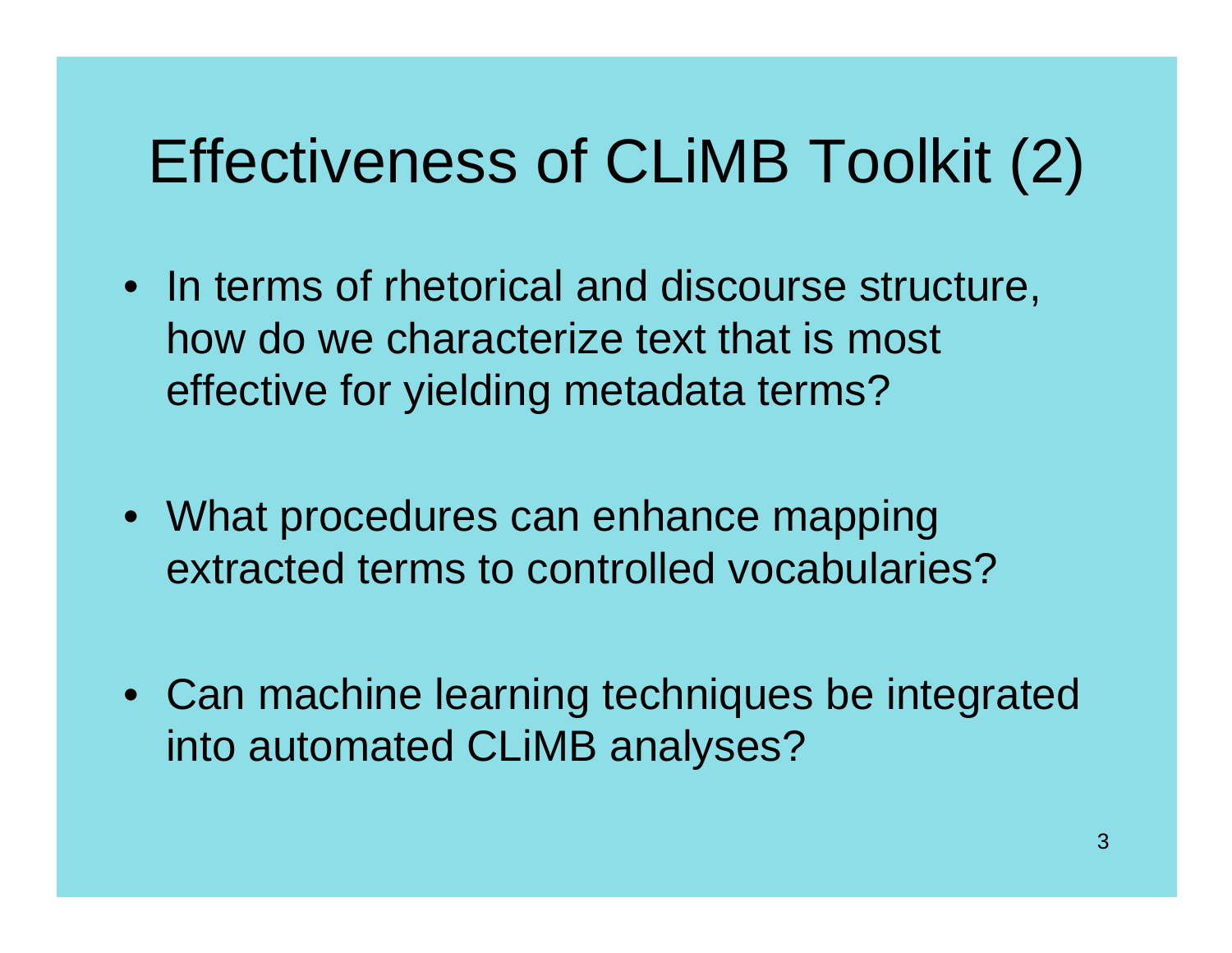## Impact on Retrieval and Use (1)

- How do CLiMB generated terms affect searching for images by:
	- Art historians
	- and the state of the state Related professionals working regularly with images?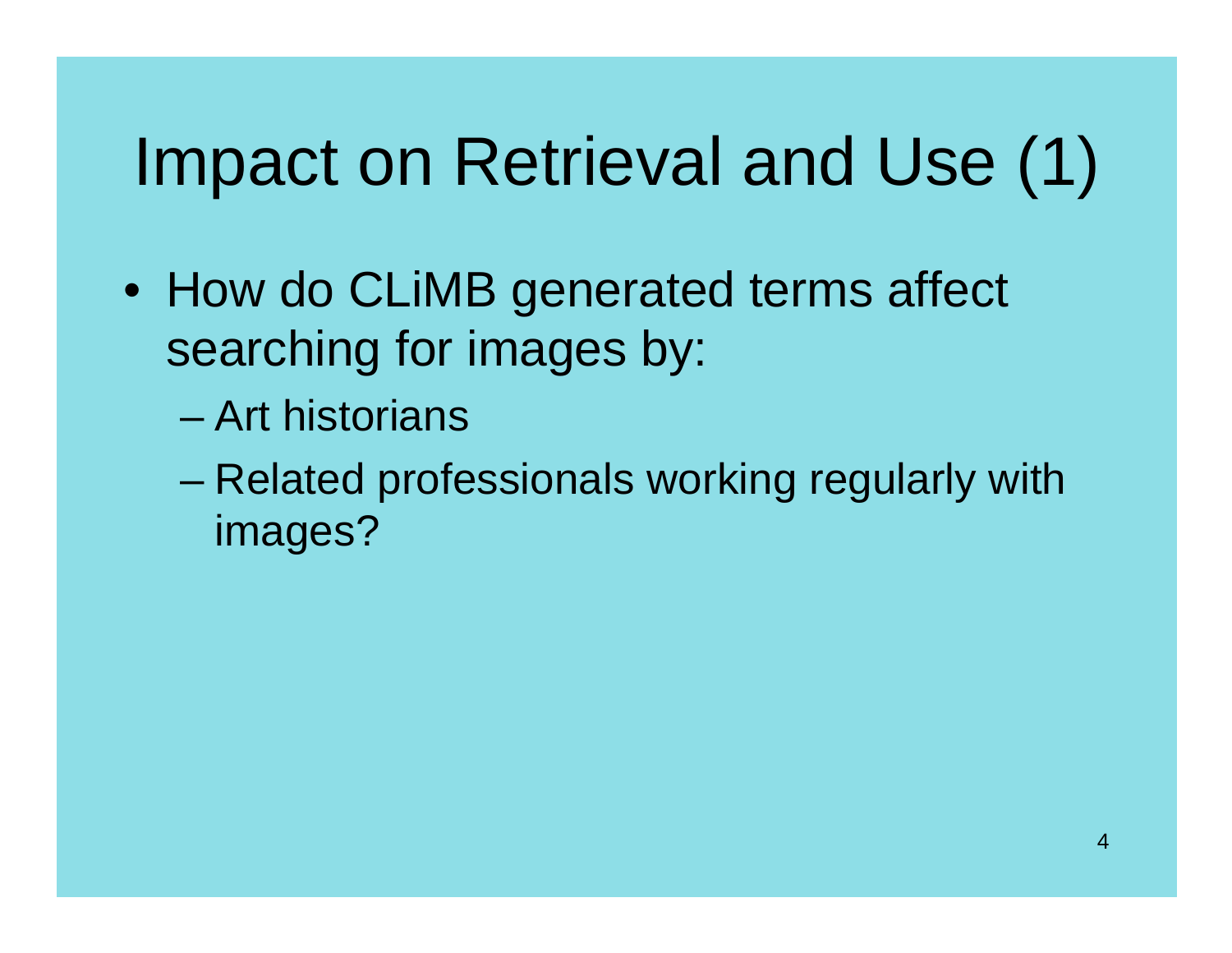## Impact on Retrieval and Use (2)

- How do CLiMB generated terms affect searching for images by other groups who want to use images, such as:
	- and the state of the state Anthropologists
	- Children
	- –Costume designers
	- Educators
	- Historians
	- –Urban planners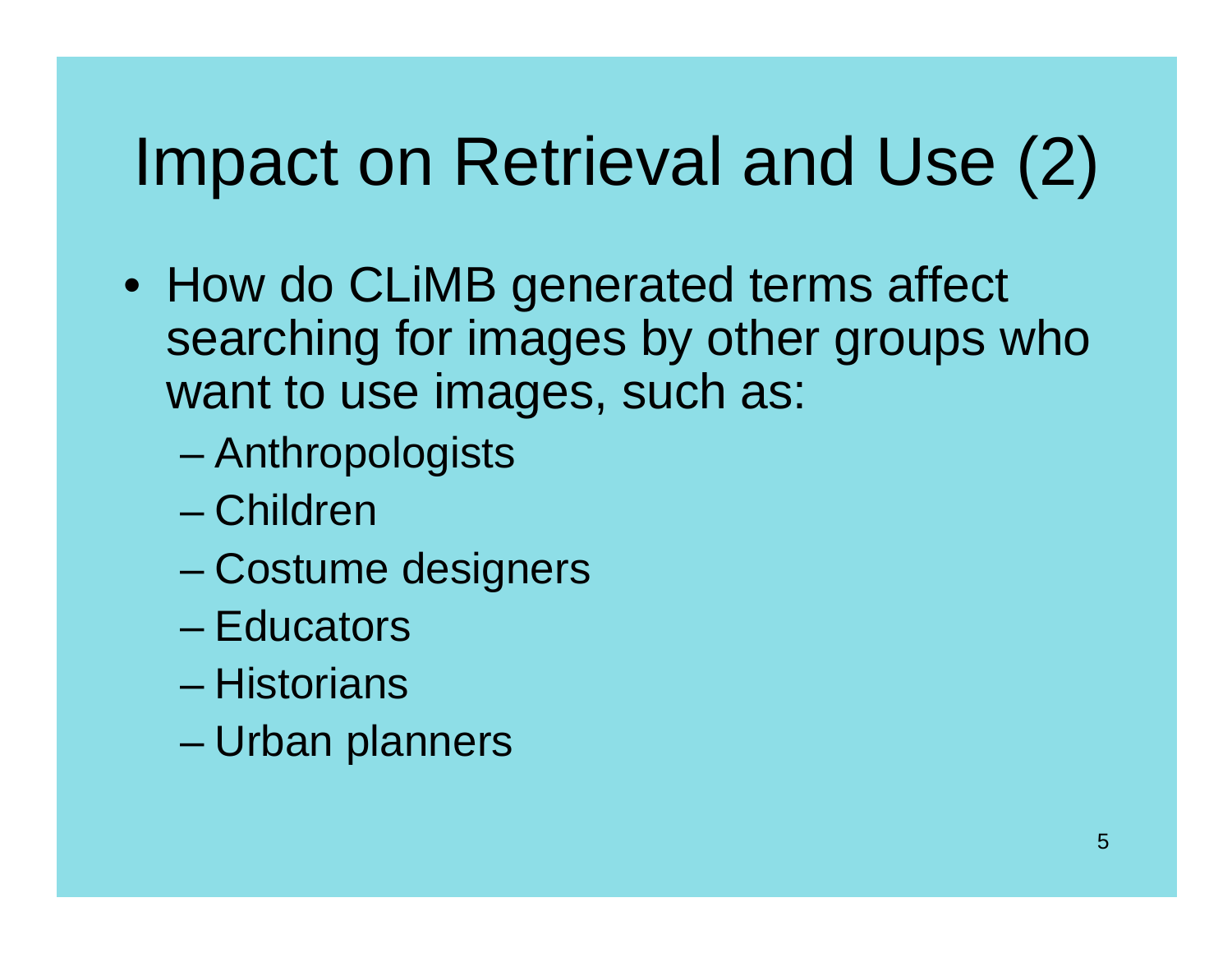### Impact on Cataloging Practice

• How does the CLiMB Toolkit affect existing work practices for image catalogers?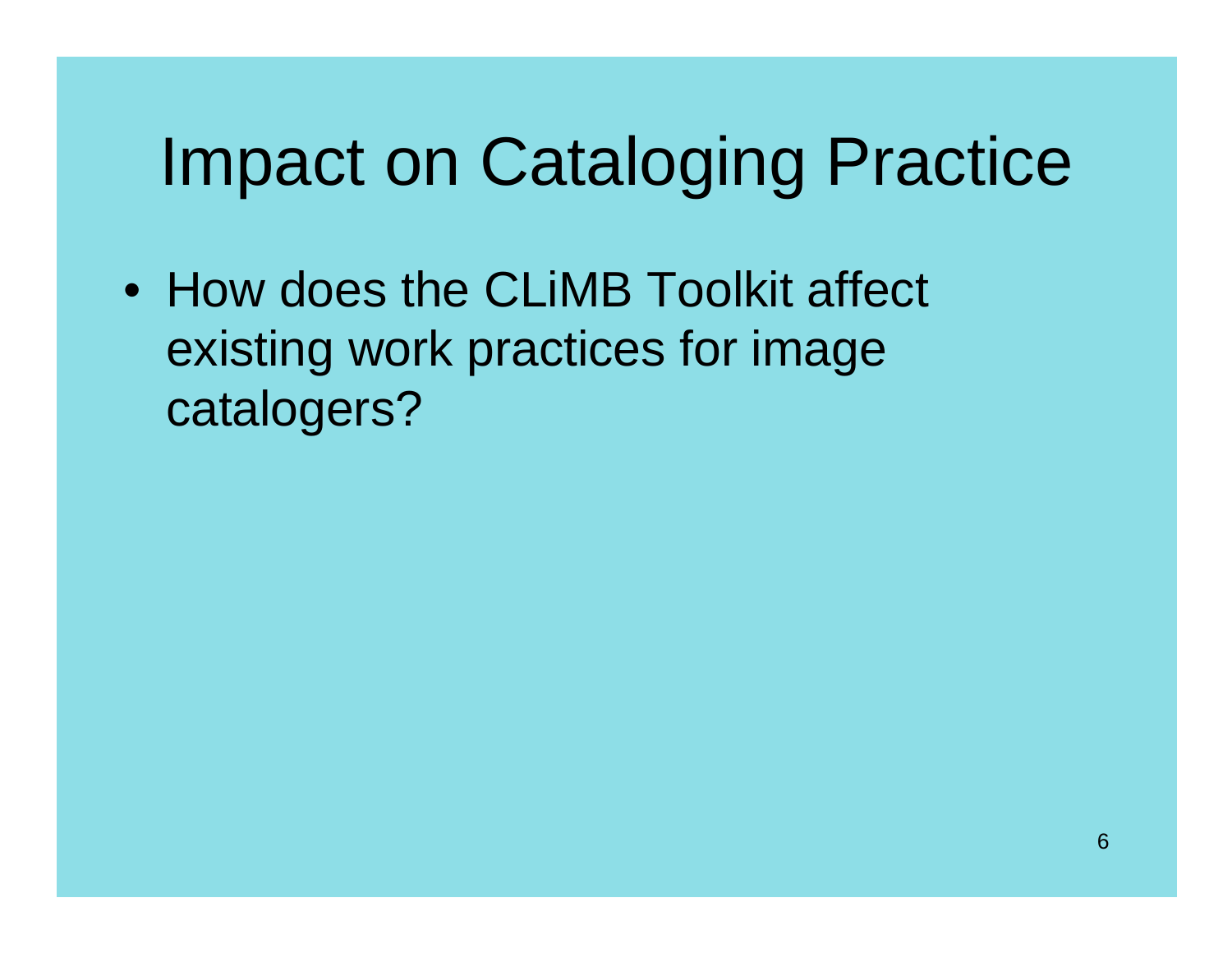## Impact on Thesauri (1)

• Can existing controlled vocabularies for art be used for semantic representation/ analysis of text?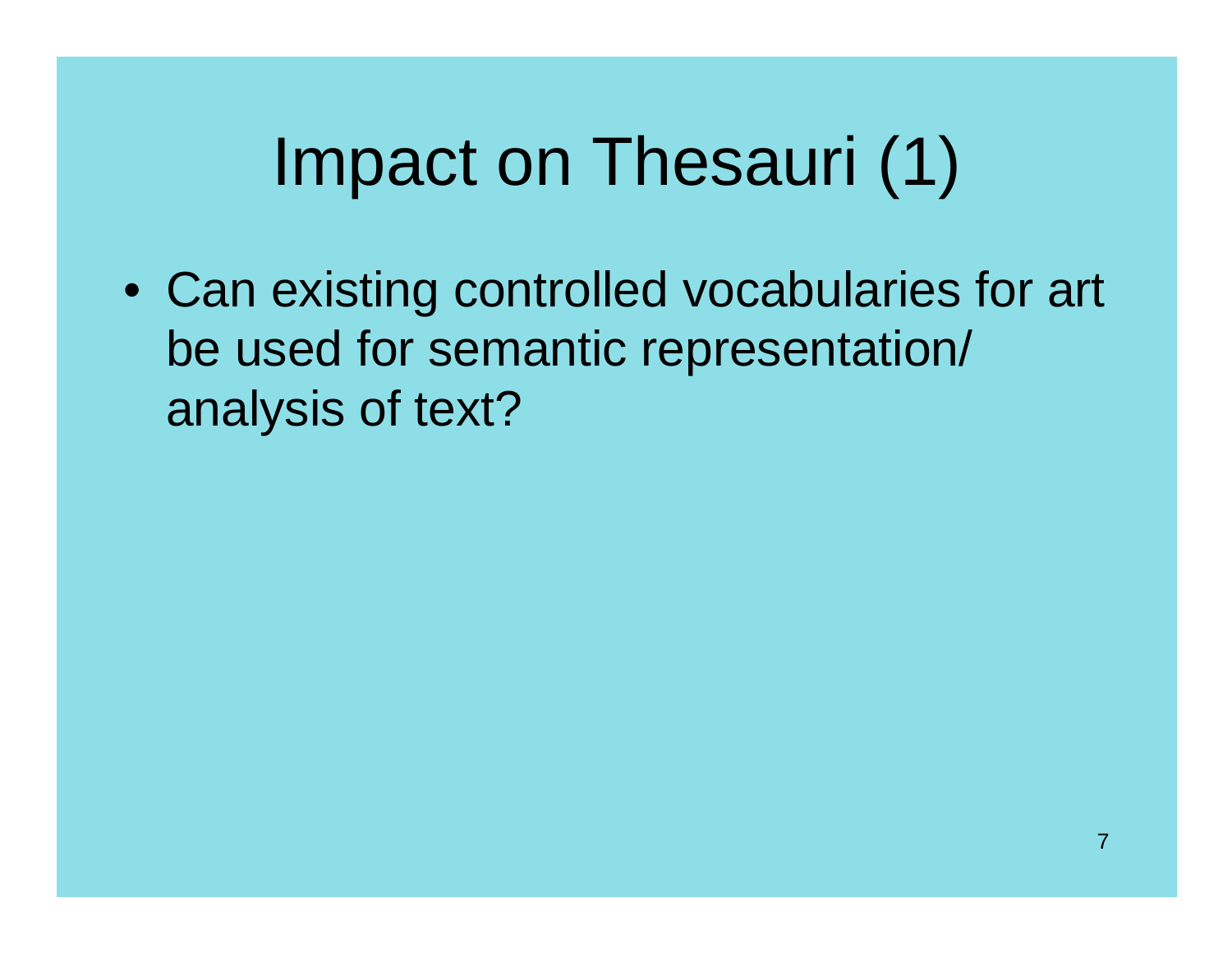# Interaction with Thesauri (2)

- How can CLiMB generated terms be channeled to revise or update existing thesauri?
- How can we extract term and concept relationships from text?
- Can CLiMB techniques be used to improve terminologies of art concepts?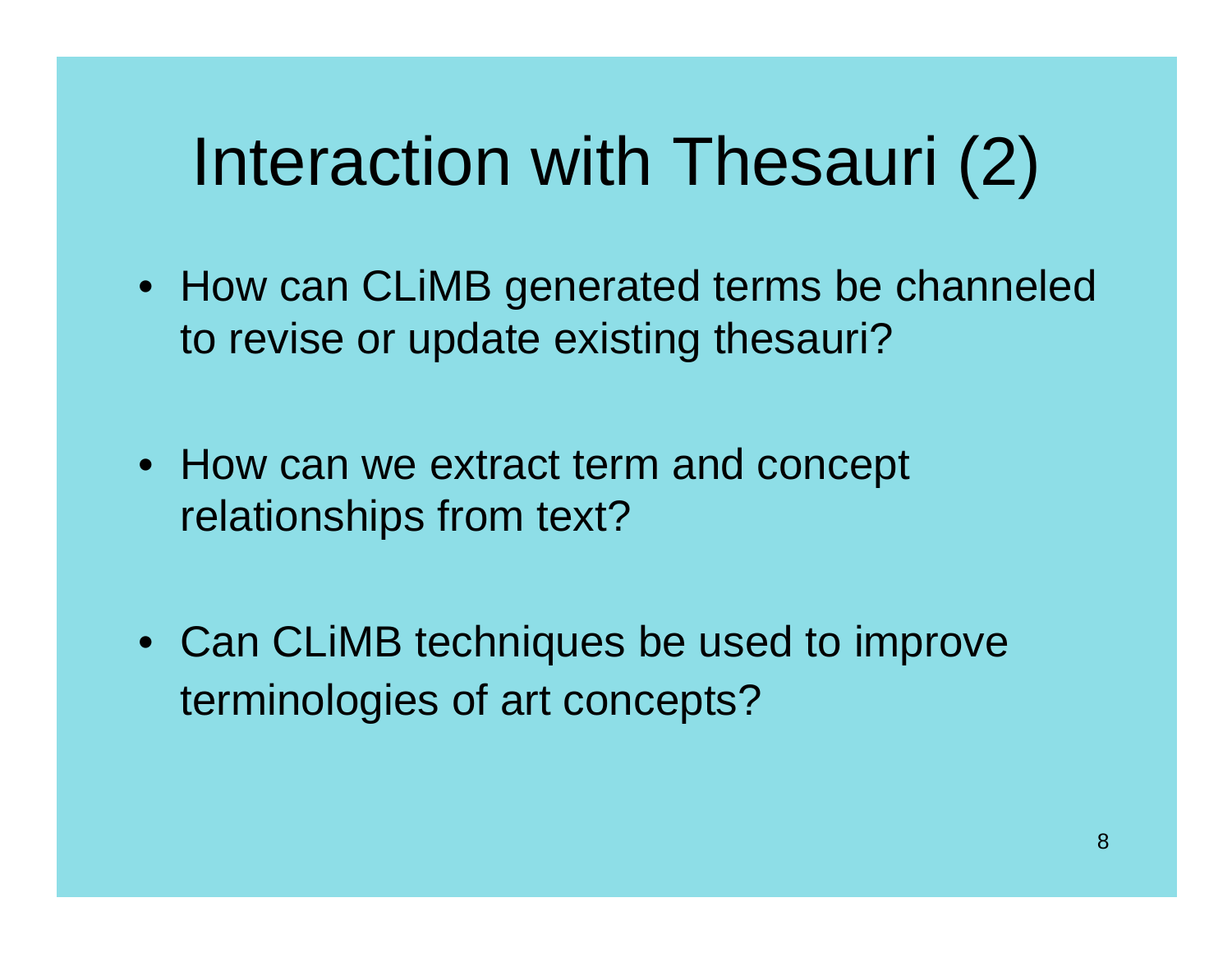Usefulness of CLiMB for Representing Non-representational Art

- How do art scholars and others describe non-representational art?
- How effective is CLiMB's approach for representing non-representational art for retrieval?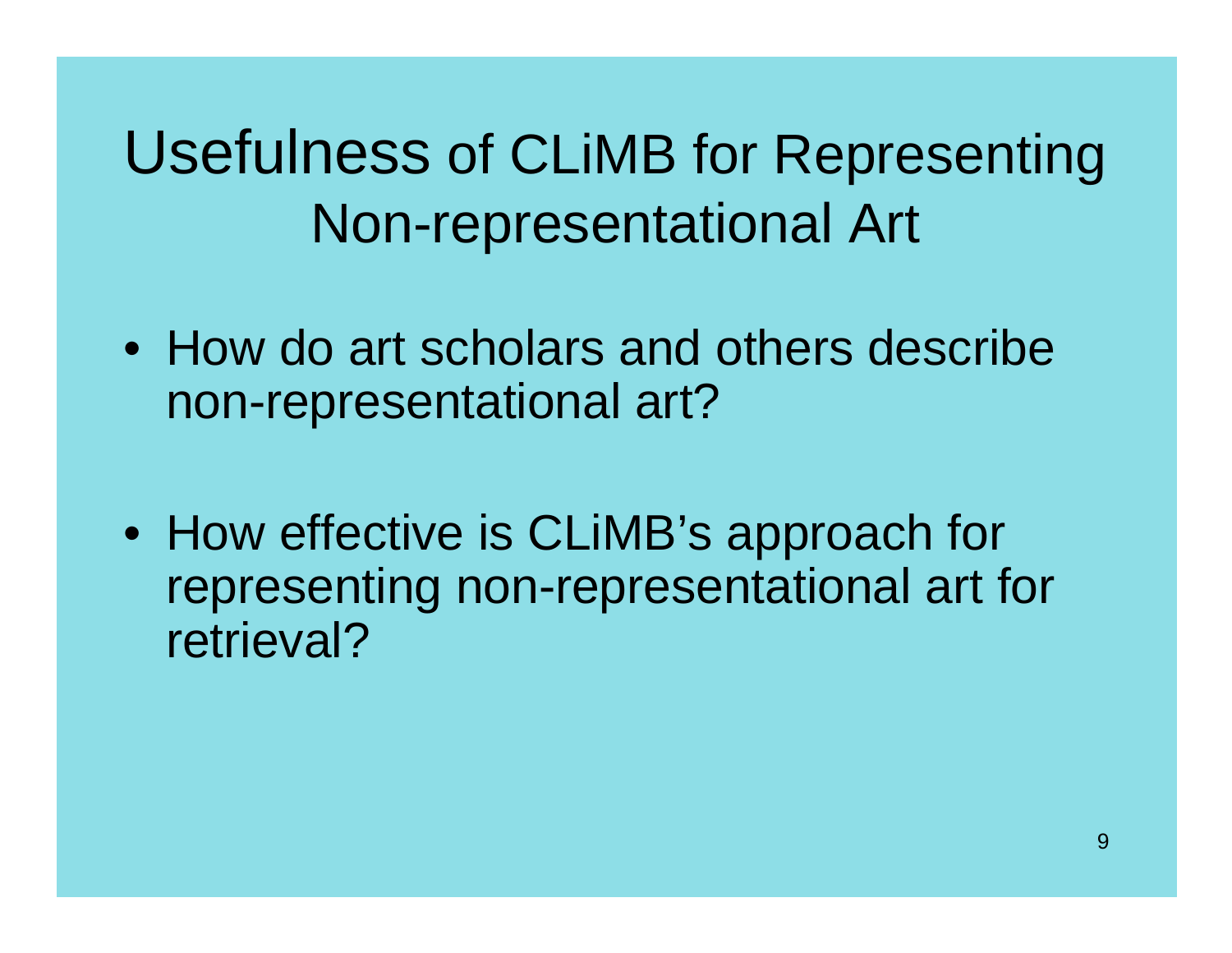#### Potential Research

- Using CLiMB's approach, how does adding other information to catalogs, e.g., context information, such as statements about influence among artists, affect searching and browsing?
- Can the CLiMB Toolkit be used as a vehicle for collaboration among a group of scholars?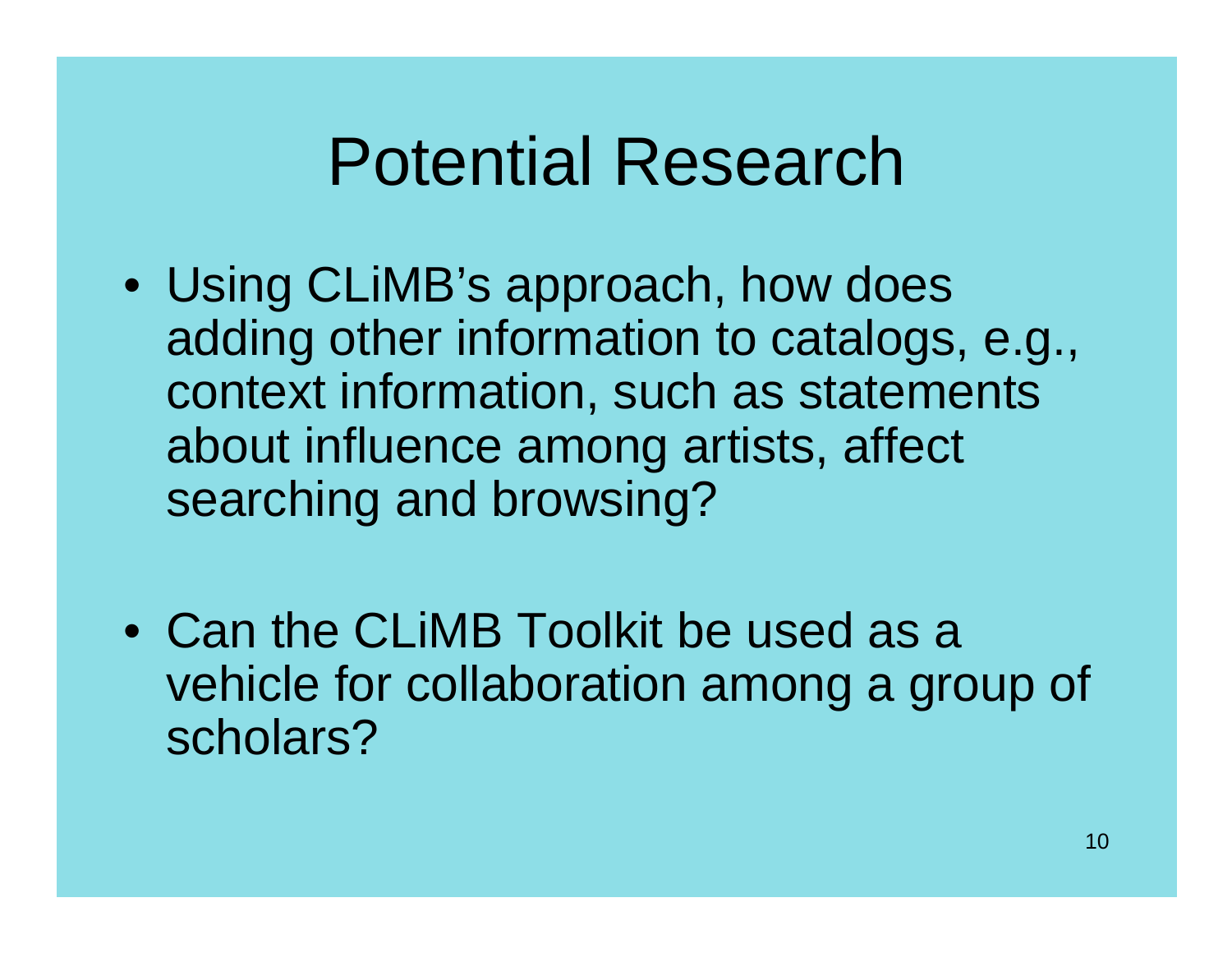

## Vision for CLiMB-2



- *Practice* supported by research.
- *Research*enhanced by interaction with practice and image professionals.